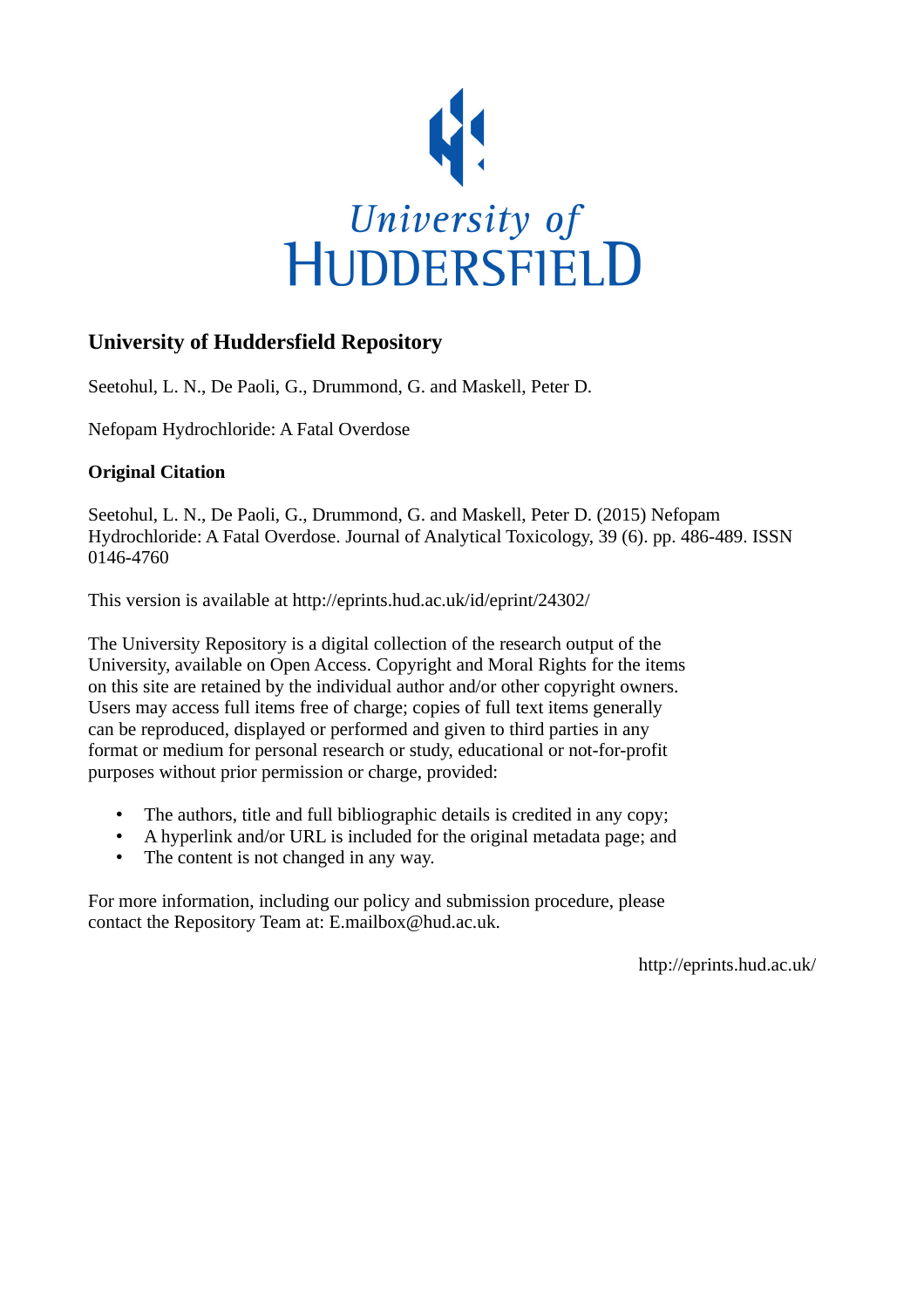## **Nefopam Hydrochloride: A fatal overdose**

L Nitin Seetohul<sup>1\*</sup>, Giorgia De Paoli, Gail Drummond, Peter D Maskell<sup>2</sup>

Centre for Forensic and Legal Medicine, University of Dundee, Dundee, DD1 4HN Scotland, UK.

<sup>1</sup>Current address – School of Science and Technology, Nottingham Trent University, Nottingham, U.K.

<sup>2</sup>Current address - Department of Chemical and Forensic Sciences, University of Huddersfield, Huddersfield U.K.

\*Author to whom correspondence should be addressed, email nitin.seetohul@ntu.ac.uk

Key words: Nefopam, adverse drug reactions, overdose, case report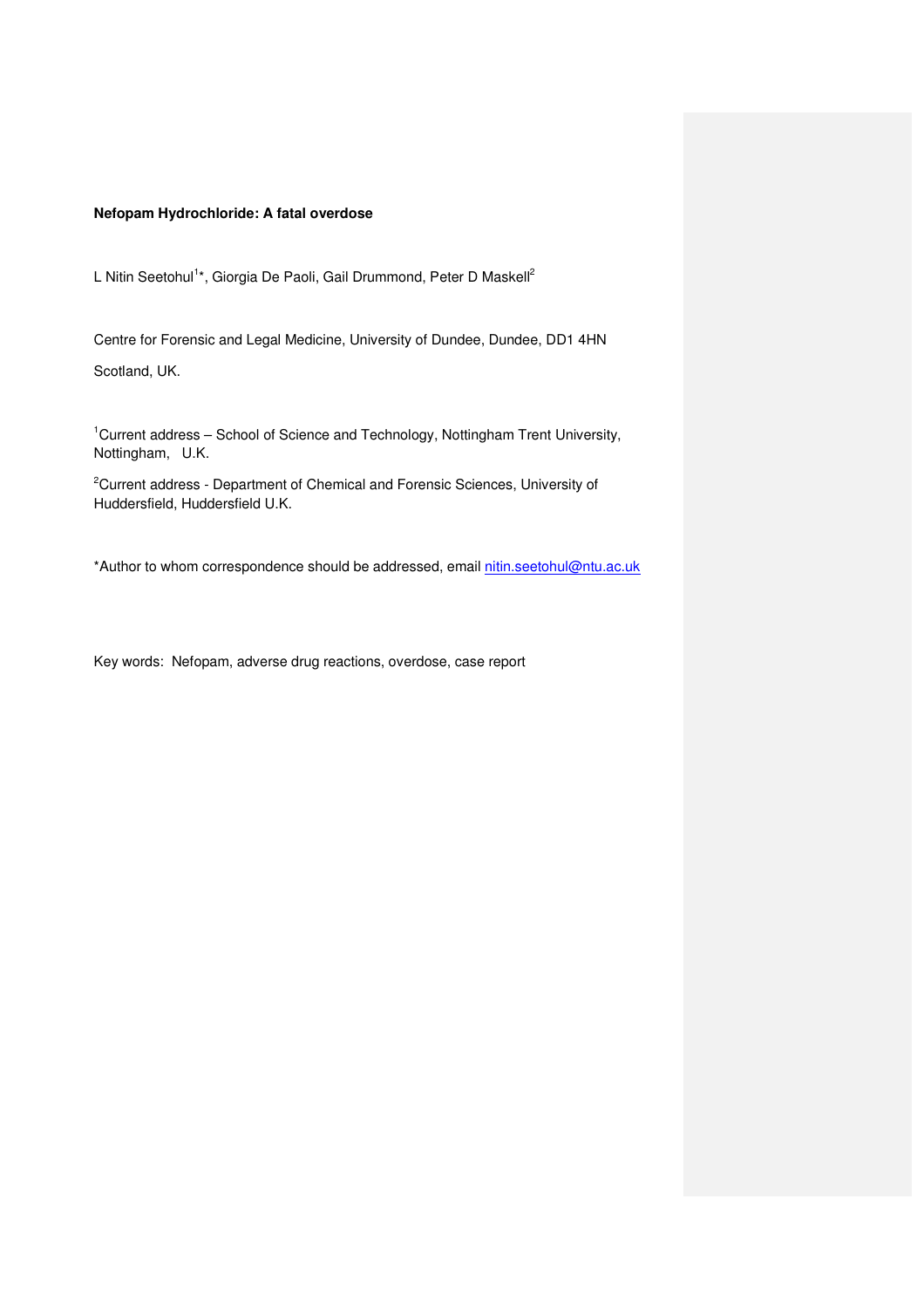## **ABSTRACT**

.

Nefopam is a non-opiate analgesic commonly used for the treatment of moderate to severe pain. A case of a 37-year-old male who was found dead in the morning is presented. An autopsy was performed and femoral venous blood, heart blood, urine, and vitreous humour were submitted for toxicological analysis. A general drug screen detected the presence of nefopam, caffeine, nicotine, citalopram, gabapentin, amitriptyline, diazepam and paracetamol in cardiac blood. Nefopam was quantitated by HPLC-DAD. Nefopam was found at the following concentrations: 13.6 mg/L in unpreserved femoral blood; 14.7 mg/L in preserved (fluoride-oxalate) femoral blood; 21.2 mg/L in unpreserved cardiac blood; 4.5 mg/L in preserved vitreous. Citalopram was present at a concentration of 0.7mg/L (femoral blood) and 0.9mg/L (cardiac blood). Ethanol analysed by headspace gas chromatography (GC-FID) was detected in preserved (fluoride-oxalate) vitreous (14 mg/ 100 mL) and preserved (fluoride-oxalate) urine 50 mg/ 100mL. Death was attributed to atherosclerotic coronary artery disease and therapeutic drug toxicity.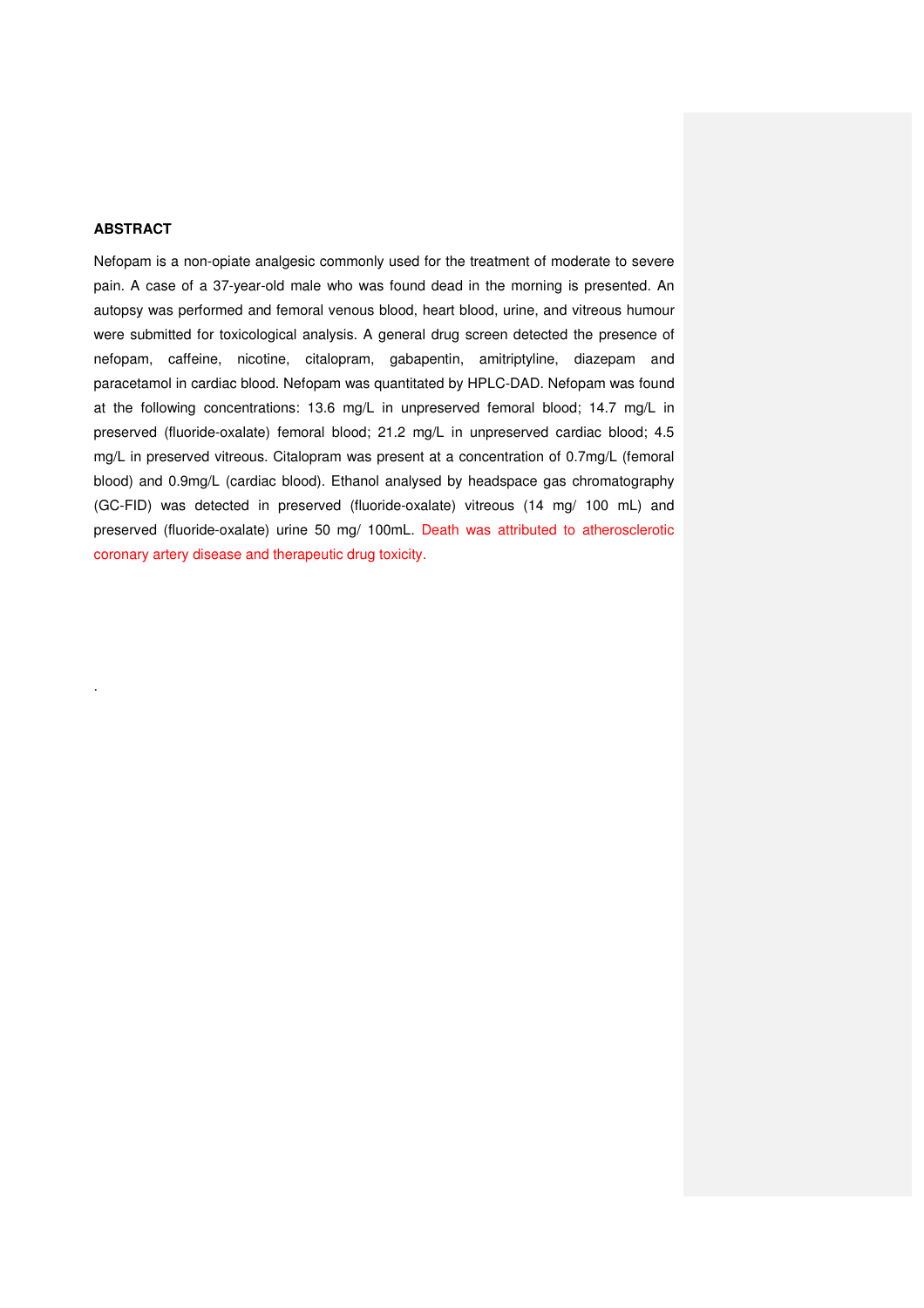#### **Introduction**

To date, there have previously been 6 reports of fatal overdoses of nefopam mainly in the UK (1-4), but also in France (5) and New Zealand (6). This study is the first to quantify nefopam in vitreous humour as well as in unpreserved femoral and cardiac blood. This study is also only the second study to report the levels of nefopam in unpreserved femoral blood. Femoral blood is generally regarded as the sample in which the concentration of drugs changes the least between the time of death and the postmortem period. The femoral blood is therefore the best sample in which to accurately determine the amount of drug present at the time of death (7).

This paper describes the autopsy and toxicological findings of a nefopam poisoning fatality. Nefopam was detected and quantitated in unpreserved and preserved femoral blood, unpreserved cardiac blood and we report for the first time the detection and quantitation of nefopam in vitreous humour. The detection and quantitation of nefopam was carried out by a validated method using high-performance liquid chromatography with diode-array detection (HPLC-DAD).

#### **Case report**

A 37 year old male was found at home lying on his stomach with no sign of life. He suffered from chronic pain and had a history of depression with a previous attempt at suicide via overdose. There was no expression by the deceased that he was intending to take his own life in the period before the death. Various medications were recovered from the scene and included naproxen, citalopram, gabapentin, omeprazole, paracetamol and diazepam. Two months prior to his death he was prescribed Nefopam Hydrochloride.

Internal examination at autopsy revealed marked degenerative narrowing and hardening of the arteries supplying blood to the muscle of the heart (atherosclerotic coronary artery disease). There was no evidence of either recent or old heart attack (no acute infraction or myocardial fibrosis). Both lungs were heavy and congested with a large amount of fluid within them (pulmonary oedema). No tablets or tablet residue was discovered within the stomach or first part of the intestine. Histopathological examination of the retained tissues confirmed their macroscopic appearances at autopsy. There were small areas of scaring in the heart muscle in keeping with old injury due to poor flow (myocardial fibrosis) and evidence of narrowing of the vessels (atherosclerosis).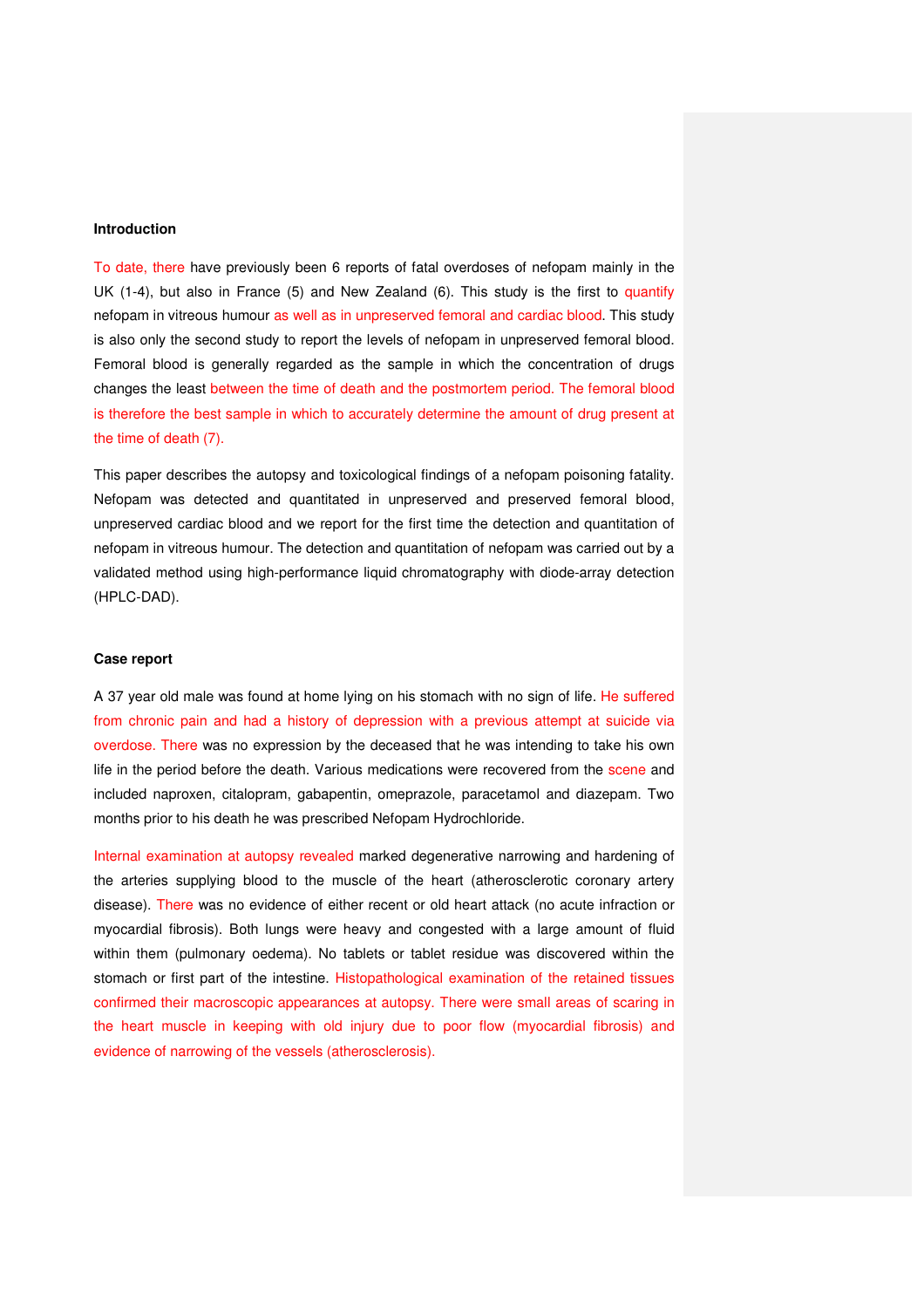# **Experimental**

## **Postmortem Samples**

As part of routine autopsy procedures unpreserved femoral and cardiac blood were collected. Preserved samples (2.5% Fluoride/Oxalate) of vitreous humour, femoral blood and urine were also collected to help prevent postmortem drug degradation and/or ethanol formation.

### **Analytical materials and methods**

A stock solution of Nefopam (LGC standards, Teddington, UK) was prepared at a concentration of 1mg/ml in methanol (Fisher Scientific, Loughborough, U.K) and stored at 4°C in an amber vial. This stock solution was used to prepare a seven point calibration curve (0.156, 0.312, 0.625, 1.25, 2.5, 5 and 10 mg/L) in blank equine plasma (TCS Biosciences, Buckingham, U.K). A separate stock solution of the drug was used to prepare quality control standards of 0.5 mg/L and 5.0 mg/L. Calibrator and control samples were prepared prior to each extraction.

The extraction method for the HPLC-DAD was adapted from a previously published method for basic drugs (8). In brief, 500  $\mu$ L of the standard/biological sample was added to a polypropylene test tube, and spiked with 500 µL of internal standard (5 mg/L Desipramine (Sigma-Aldrich-Fluka, Poole, U.K) in 0.2M  $Na<sub>2</sub>CO<sub>3</sub>$  solution at pH 10) and followed by extraction with 5 ml of 1-chlorobutane (Fisher Scientific, Loughborough, U.K). After 5 minutes of rotary mixing the sample was centrifuged at 5000 rpm for 10 minutes and the supernatant solvent layer was transferred to a second polypropylene test tube. A backextraction was carried out with 100 $\mu$ L of 0.05M H<sub>2</sub>SO<sub>4</sub> (Sigma-Aldrich-Fluka, Poole, U.K) The extract was transferred to a vial for HPLC analysis. The injection volume was 10 µL.

HPLC-DAD analyses were carried out using an UltiMate® 3000 UHPLC Dionex HPLC system (Camberley, U.K.) consisting of a DAD-3000 diode array detector, WPS-3000SL autosampler, LPG-3400SD low pressure quaternary pump and TCC-3000SD thermostated column compartment. Data acquisition was by the Chromeleon software (version 6.8) package with the DAD recording spectral data between 200 and 595 nm.

The column used for qualitative analysis was a Phenomenex Synergi Fusion column (150 X 2.0 mm, 4 µm) protected by a 4mm x 3mm Phenomenex Synergi Fusion guard column (column temperature 25  $^{\circ}$ C). HPLC screening used a 4-70% acetonitrile gradient ramp in 15 minutes with 70% acetonitrile, a hold for 3 minutes and a flow of 0.63 ml/min producing a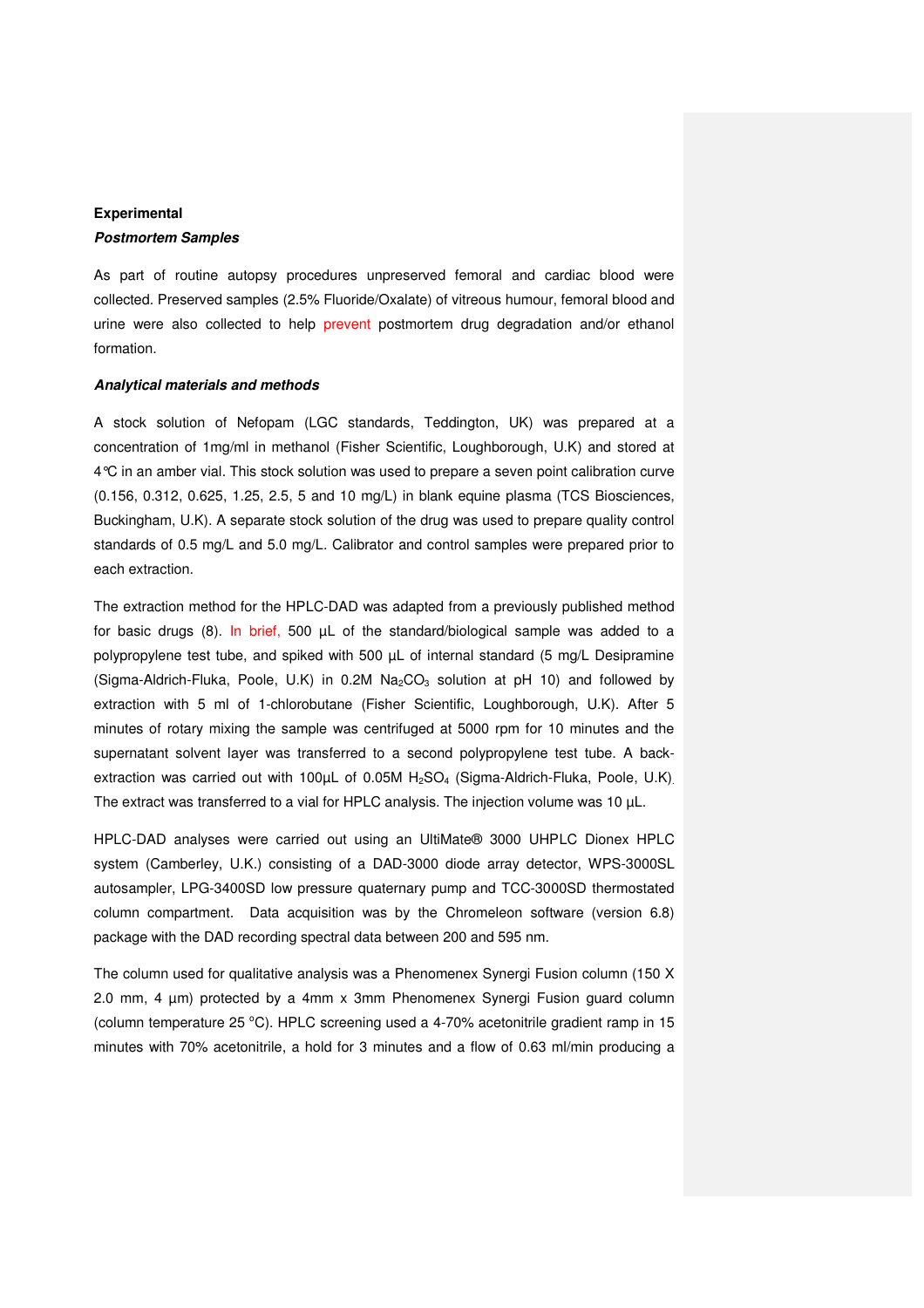total run time with equilibration of 18 minutes. The peak detected was compared with a toxicological library that had been updated in house from the certified reference standard.

Quantitative HPLC-DAD analysis was performed on a Waters XSelect C18 Column, (2.1 mm X 150 mm, 3.5 µm) and protected by a 4mm x 3mm Phenomenex Synergi Fusion guard column. The mobile phase used was 25 mM triethylammonium phosphate buffer (Sigma-Aldrich-Fluka, Poole, U.K) and far UV-grade acetonitrile (Fisher Scientific, Loughborough, U.K). The quantitative analysis utilised an isocratic elution with 35% acetonitrile. The total run time was 5 minutes and flow rate was 0.6 ml/min with a column temperature of 25°C. Data acquired at 230 nm wavelength was used for all quantitation

#### **Method Validation**

The Nefopam quantification method was validated to meet ISO17025 standard requirement and the parameters assessed were as described previously (9): linearity ( $r^2$ =0.999) (Figure 1), limit of detection (LOD = 0.01 mg/L), limit of quantification (LOQ 0.11 mg/L), precision and accuracy. All parameters were within acceptable limits (table 1). The intra-day precision of Nefopam quantitation was 10% or better, with accuracy within 95 % of low and high quality controls. The method showed no interfering peaks at the retention time of Nefopam when investigating this fatality and a calibration model using a linear fit and weighting of 1/x gave less than 5 % deviation from the target concentration within the linear range set between 0.156 and 10 mg/L. None of the analytes detected in this case co-eluted with Nefopam.

#### **Results**

A general drug screen detected the presence of nefopam, caffeine, nicotine, citalopram, gabapentin, amitriptyline, diazepam and paracetamol in cardiac blood. Nefopam was quantitated by HPLC-DAD. Nefopam was found at the following concentrations: 13.6 mg/L in unpreserved femoral blood; 14.7 mg/L in preserved (fluoride-oxalate) femoral blood; 21.2 mg/L in unpreserved cardiac blood; 4.5 mg/L in preserved vitreous. Citalopram was present at a concentration of 0.7mg/L (femoral blood) and 0.9mg/L (cardiac blood). Gabapentin (below 1 mg/L), amitriptyline (below 0.15 mg/L) and diazepam (below 0.15 mg/L) were all detected below our quantitation limit. Ethanol analysed by headspace gas chromatography (GC-FID) was detected in preserved (fluoride-oxalate) vitreous (14 mg/ 100 mL) and preserved (fluoride-oxalate) urine 50 mg/ 100mL. ).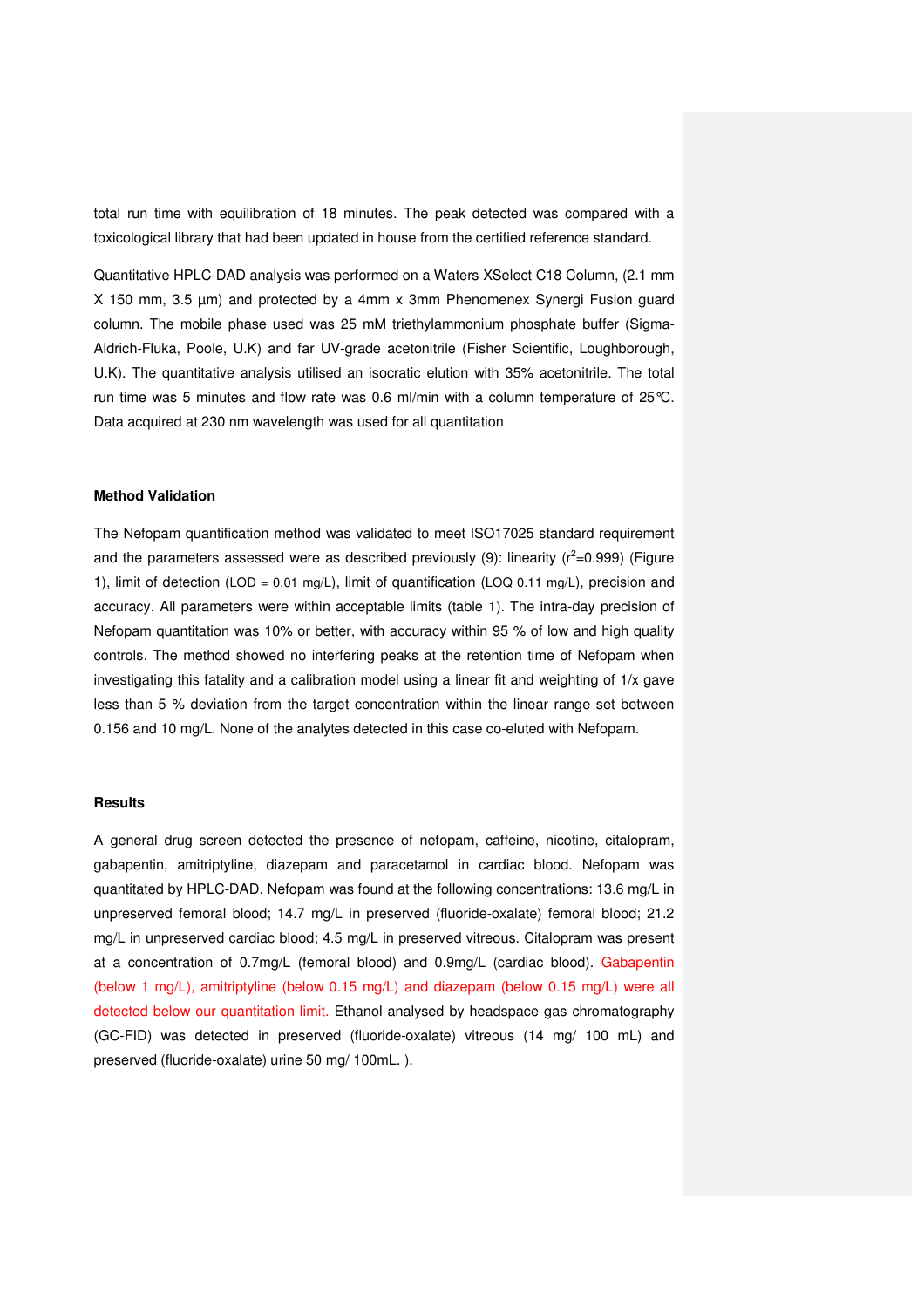## **Discussion**

Nefopam (Fig 1A) (Acupan, Silentan, Nefadol, Ajan, fenazoxine) is a benzoxazocine known as 5-methyl-1-phenyl-1,3,4,6-tetrahydro-2,5-benzoxazocine  $(C_{17}H_{19}NO)$  and is a cyclic analogue of diphenhydramine ( $C_{17}H_{21}NO$ ) (Fig 1B). Nefopam was initially developed over 30 years ago as a muscle relaxant (3) and antidepressant (1), but it eventually found clinical use as a non-opioid centrally acting analgesic drug used for relief of moderate acute and chronic pain (10). Unlike other analgesics, its mechanism of action is unique. Its analgesic activity has shown to involve inhibition of the reuptake of serotonin, noradrenaline and dopamine (11-14). More recent in vitro and in vivo studies in rodents have shown interactions with the glutamatergic system (15, 16) but the exact mechanism of action is currently unclear. Nefopam is sold as a racemic mixture (+/- isomers) of 30mg tablets and also in an injectable form (10, 17). The oral dose is initially 60 mg (elderly 30 mg) 3 times daily, adjusted according to response and the usual range is 30–90 mg 3 times daily. It can be administered by injection either intravenously or intramuscularly in 20mg doses (17). Two studies have been published describing the side effects of nefopam based on analysis of pharmacovigilance databases in France (18) and New Zealand (19) over many years. Side effects include nausea, vomiting, malaise, sedation, somnolence, palpitations, tachycardia and vertigo. More serious side effects reported are hallucinations, convulsions, confusion, hypotension and anaphylactic reactions (18, 19). Pharmacologically, the analgesic effect of nefopam has been found to be 10 times more potent than aspirin (20) and approximately 2-3 times less potent than morphine. Nefopam does not exhibit the respiratory depressant effects of morphine (10). The individual isomers have differing potencies of antinociceptive actions with  $(+)$  nefopam >  $(±)$  nefopam >  $(·)$  nefopam.  $(+)$  nefopam being around  $7 - 30$ times more potent than (-) nefopam (13). Based on early studies it was not expected that nefopam would have abuse potential but in France there have been reports of intramuscular abuse by patients mainly for its psychostimulant effects (21-23), but to the best of the authors knowledge there have been no reports of oral abuse. Human pharmacokinetic studies have shown a peak plasma concentration of between 1 and 3 hours (90mg dose(20)) 1.63-1.73 h (30mg dose, (24)) and 1.83h (20mg dose (25)). Nefopam undergoes significant first pass metabolism as the bioavailability (F) is  $0.36 \pm 0.13$  (25, 26). The peak plasma concentration ( $T_{max}$ ) has been reported as 0.073 – 0.155 mg/L (90mg dose, (20))  $0.067 \pm 0.002$  mg/L (30mg dose, (24) and  $0.012 \pm 0.004$  mg/L (20mg dose, (25)) When given intravenously (20mg) the peak plasma concentration observed was  $0.046 \pm 0.014$ mg/L (25) and  $0.072 \pm 0.014$  mg/L (27). Studies have shown similar oral half-life's (t<sup>1/2</sup>) in human studies 5.1  $\pm$  1.3 h (25), 4.41  $\pm$  0.16 h; 4.80  $\pm$  0.13 h (24) and 3.8  $\pm$  0.70 h; 4.1  $\pm$ 

Comment [LNS1]: Peter to check whether the following possible, I think it is fine the way it is written;

 "It is not clear as to why 2 the peak time and concentration have been separated in this way. It makes it difficult to understand. I'd suggest combining the peak concentration and time at of peak."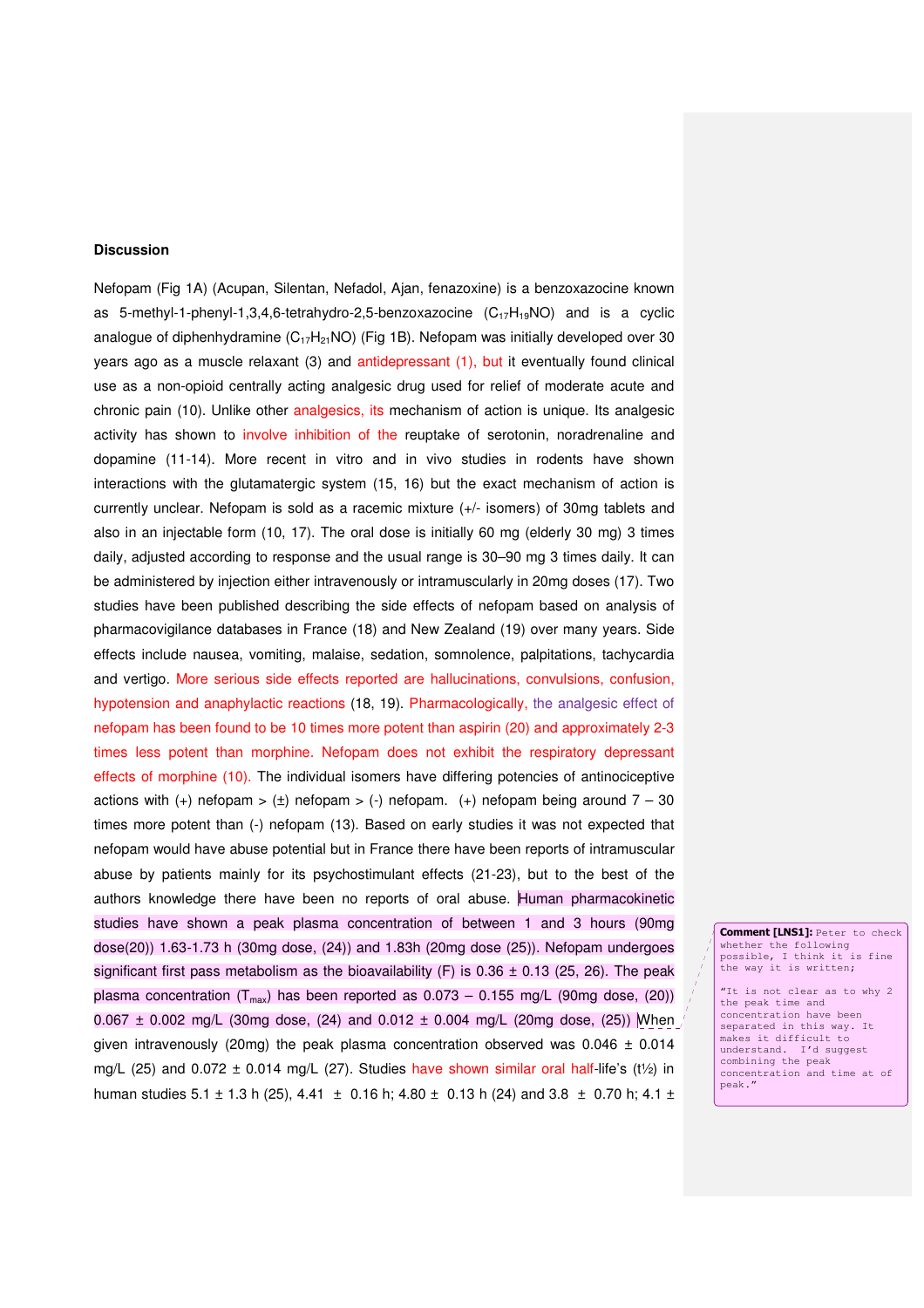0.8 h (27), and between  $3 - 8$  h in both oral and intravenous studies (20). The drug distributes throughout the body with estimated volumes of distribution (Vd) of 410  $\pm$  115 L; 447  $\pm$  98 L (27) and 535  $\pm$  139 L (25). Nefopam is metabolised mainly to ndesmethylnefopam, with nefopam glucuronide and nefopam-N-oxide being minor metabolites, all are thought to be inactive (5). Based on human trials of a dose of 20mg ndesmethylnefopam has a t<sup>1</sup>/<sub>2</sub> of 10.6  $\pm$  3.0 h (oral) and 15.0  $\pm$  2.4 h (i.v.), a T<sub>max</sub> of 2.54 h (oral) 5.10 h (i.v.) with peak plasma concentrations of 0.011  $\pm$  0.004 mg/L (oral) and 0.007  $\pm$ 0.002 mg/L (25). Nefopam is mainly eliminated by metabolism with only 5% of the dose being excreted unchanged in urine (20).

There have been 6 previously reported cases of deaths involving toxicity of nefopam (1-6). These cases are detailed in table 2. Based on data from animal studies (28), human nonfatal cases (2) and fatal cases it is possible to discern the clinical pattern in nefopam overdose. These symptoms are generalised seizures, tachycardia, generalised limb flaccidity, fever, acute renal failure, cerebral oedema, and finally cardiac arrest. More serious side effects reported are hallucinations, convulsions, confusion, hypotension and anaphylactic reactions. The unpreserved femoral concentration of nefopam in our case was 13.6 mg/L is around 87 times higher the peak plasma concentration (0.155 mg/L) reported in human pharmacokinetic studies (20). It is also above the only other fatal concentration of nefopam reported in femoral blood (6.2 mg/L, (6)). The unpreserved cardiac blood concentration of nefopam in this case (21.2 mg/L) was also above the previously reported concentration of 4.38 mg/L in another fatal case involving the injection of nefopam (5). The other drug that was detected and quantitated in this case was citalopram with an unpreserved femoral blood concentration of 0.7mg/L and an unpreserved cardiac blood concentration of 0.9mg/L. This is in the range of drug concentrations of citalopram found in 12 autopsy in deaths unrelated to citalopram usage  $(0.1 - 1.1 \text{ mg/L})$  (29). Postmortem redistribution has been described as a "toxicological nightmare" where drug concentrations in postmortem blood may change after death  $(7)$ . Drugs with a volume of distribution  $> 3$ L/Kg are though more likely to redistribute after death with the cardiac to femoral ratio of  $>1$ showing a likely distribution (7). The ratio of nefopam concentration in unpreserved cardiac and femoral blood was 1.6 raising the possibility that nefopam may undergo post-mortem redistribution. The volume of distribution in the literature has only been given in litres however it is possible to get an estimate using the data from the study by Aymard et al. (25) were the mean Vd is 535 l and the mean weight of the subjects is 74 kg. This gives a  $\sim$ Vd of 7 L/Kg. It may be that none or limited postmortem redistribution has occurred in this case as the citalopram cardiac:femoral ratio is 1.3 and citalopram has a Vd of 12-16 L/Kg (30) above the value of 3 L/Kg for drugs which are likely to undergo postmortem redistribution and has

Comment [LNS2]: Needs clarification, please check reviewer two Peter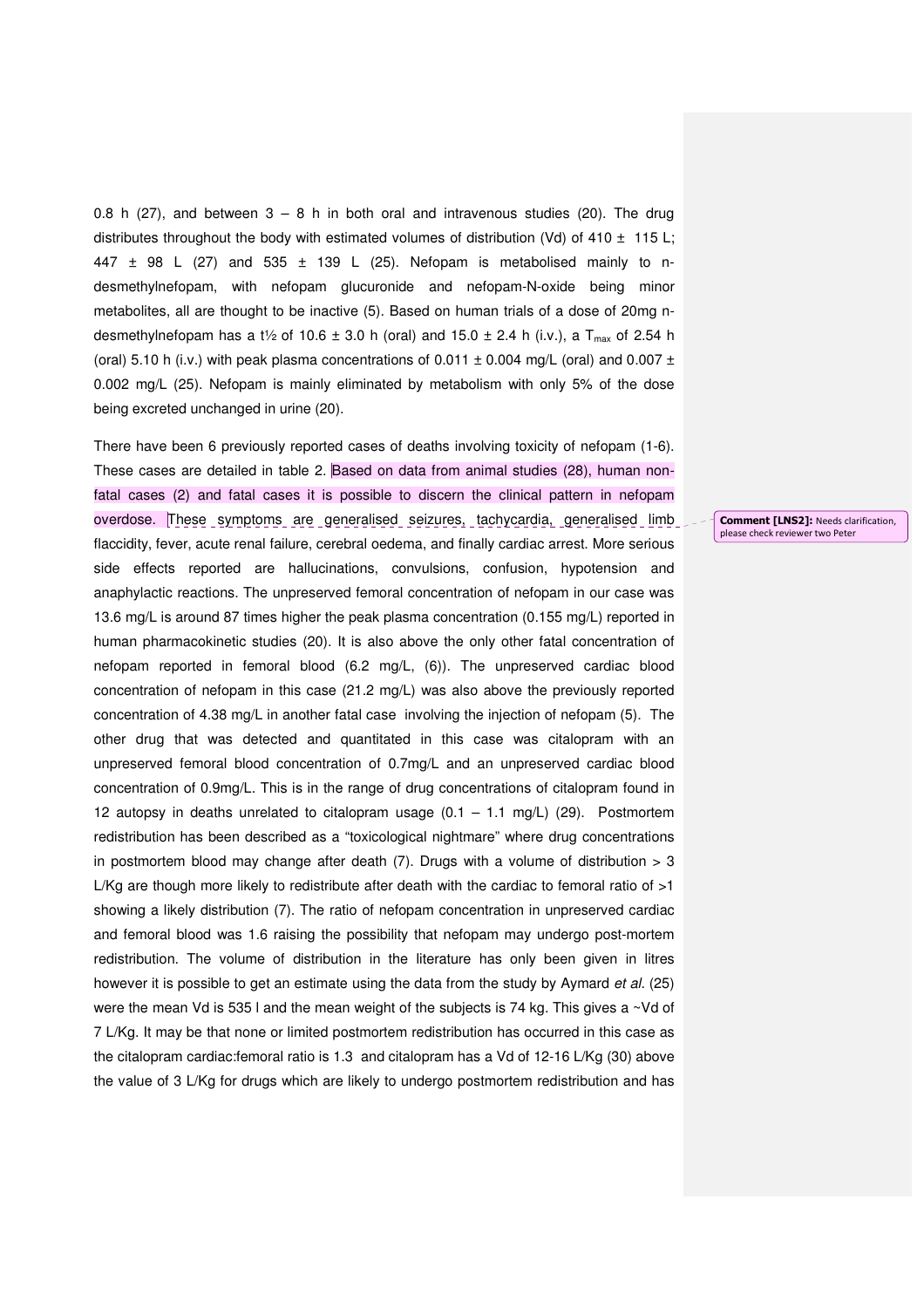been shown in 10 case to have a mean cardiac:femoral ratio of 2.5 (range 0.7-10) (30). This also indicates that nefopam may undergo postmortem redistribution. Unfortunately to date there are no publish studies with both postmortem cardiac and femoral blood concentrations of nefopam in which to confirm the possible postmortem redistribution of nefopam.

The nefopam concentration in preserved femoral blood was higher than in unpreserved femoral blood samples by 7.4%. Although this is within the variability of analysis of analytes in biological matrices, it may also be the result of nefopam instability in blood as a consequence of the fact that benzoxazocine may be easily oxidised. Furthermore Nefopam is known to be unstable under acidic conditions (31). The unstable nature of nefopam becomes problematic post-mortem, as the pH decreases rapidly from 7.3 to 6 in the first hour and then further decreases to pH 5.0 by 96 hours (32). Consequently between case comparisons of nefopam concentrations in fatalities may prove difficult due to drug instability and postmortem blood concentration changes of drugs. ).

#### **Acknowledgments**

The authors wish to thank the Scottish Crown Office for permission to publish this work.

### References

- 1. URWIN S. C., SMITH H. S. Fatal nefopam overdose, British journal of anaesthesia 1999: 83: 501- 502.
- 2. PIERCY D. M., CUMMING J. A., DAWLING S., HENRY J. A. Death due to overdose of nefopam, British medical journal (Clinical research ed) 1981: 283: 1508-1509.
- 3. KERR D. E., FLETCHER A. K. Fatal nefopam overdose, Emergency Medicine Journal 2010: emj. 2009.082974.
- 4. PUCHNAREWICZ M., BUTTON JENNIFER, LEE T. D., HOLT D. W. Case Study: The highest reported Nefopam Overdose; 2005.
- 5. TRACQUI A., BERTHELON L., LUDES B. Fatal overdosage with nefopam (Acupan®), Journal of analytical toxicology 2002: 26: 239-243.
- 6. MIDGLEY J. E., POULSEN H. Nefopam Fatality. TIAFT, Ljubljana, Slovenia; 2006.
- 7. POUNDER D. J. The nightmare of postmortem drug changes, Legal medicine 1993: 163-191.
- 8. MASKELL P. D., DE PAOLI G., SENEVIRATNE C., POUNDER D. J. Mephedrone (4methylmethcathinone)-related deaths, Journal of analytical toxicology 2011: 35: 188-191.
- 9. Seetohul LN, Pounder DJ. Four fatalities involving 5-IT. Journal of analytical toxicology 2013: 37(7):447-51.
- 10. COMMITTEE J. F. British national formulary: Pharmaceutical Press; 2013.
- 11. GIRARD P., COPPÉ M. C., VERNIERS D., PANSART Y., GILLARDIN J. M. Role of catecholamines and serotonin receptor subtypes in nefopam-induced antinociception, Pharmacological Research 2006: 54: 195-202.
- 12. BARDIN L., BARDIN M., LAVARENNE J., ESCHALIER A. Effect of intrathecal serotonin on nociception in rats: Influence of the pain test used, Experimental Brain Research 1997: 113: 81-87.
- 13. ROSLAND J. H., HOLE K. The effect of nefopam and its enantiomers on the uptake of 5 hydroxytryptamine, noradrenaline and dopamine in crude rat brain synaptosomal preparations, Journal of Pharmacy and Pharmacology 1990: 42: 437-438.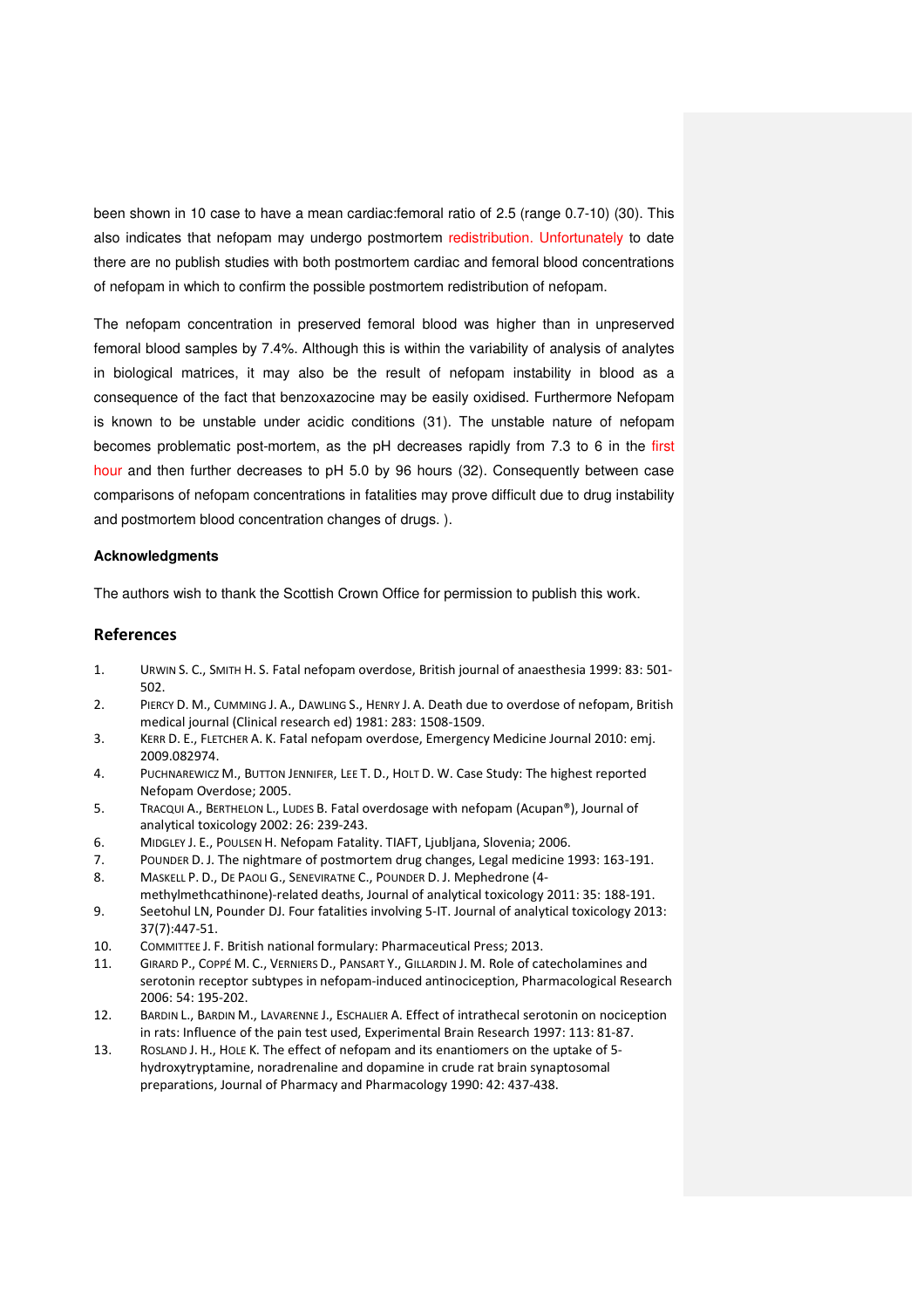- 14. FULLER R. W., SNODDY H. D. Evaluation of nefopam as a monoamine uptake inhibitor in vivo in mice, Neuropharmacology 1993: 32: 995-999.
- 15. FERNÁNDEZ-SÁNCHEZ M. T., DÍAZ-TRELLES R., GROPPETTI A., MANFREDI B., BRINI A. T., BIELLA G. et al. Nefopam, an analogue of orphenadrine, protects against both NMDA receptor-dependent and independent veratridine-induced neurotoxicity, Amino Acids 2002: 23: 31-36.
- 16. BIELLA G. E. M., GROPPETTI A., NOVELLI A., FERNÁNDEZ-SÁNCHEZ M. T., MANFREDI B., LUISA SOTGIU M. Neuronal sensitization and its behavioral correlates in a rat model of neuropathy are prevented by a cyclic analog of orphenadrine, Journal of Neurotrauma 2003: 20: 593-601.
- 17. MARTINDALE W., PARFITT K., BRITAIN R. P. S. O. G. Martindale: the complete drug reference: Pharmaceutical press London; 1999.
- 18. DURRIEU G., OLIVIER P., BAGHERI H., MONTASTRUC J. L. Overview of adverse reactions to nefopam: an analysis of the French Pharmacovigilance database, Fundamental & clinical pharmacology 2007: 21: 555-558.
- 19. PILLANS P. I., WOODS D. J. Adverse reactions associated with nefopam, The New Zealand medical journal 1995: 108: 382-384.
- 20. HEEL R. C., BROGDEN R. N., PAKES G. E., SPEIGHT T. M., AVERY G. S. Nefopam: a review of its pharmacological properties and therapeutic efficacy, Drugs 1980: 19: 249-267.
- 21. VILLIER C., MALLARET M. P. Nefopam abuse, The Annals of pharmacotherapy 2002: 36: 1564- 1566.
- 22. BISMUTH C., FOURNIER P. E., BAVOUX E., HUSSON O., LAFON D. Chronic abuse of the analgesic Nefopam (Acupan®), Journal de Toxicologie Clinique et Experimentale 1987: 7: 343-346.
- 23. SPADARI M., TISSOT-DUPONT H., TICHADOU L., ARDITTI J., JOUGLARD J., DAVID J. M. Pharmacologic dependence on nefopam (Acupan): A case report, Therapie 2001: 56: 1991-1993.
- 24. AHMAD M., YAQOOB M., MURTAZA G. Study of pharmacokinetics and comparative bioavailability of nefopam 30 mg tablets in twelve fasting healthy Pakistani male young subjects: single-dose, randomized, two-period, two-treatment and two-way cross-over design, Medical principles and practice : international journal of the Kuwait University, Health Science Centre 2012: 21: 271-276.
- 25. AYMARD G., WAROT D., DEMOLIS P., GIUDICELLI J. F., LECHAT P., LE GUERN M. E. et al. Comparative pharmacokinetics and pharmacodynamics of intravenous and oral nefopam in healthy volunteers, Pharmacology & toxicology 2003: 92: 279-286.
- 26. AYMARD G., WAROT D., DEMOLIS P., LAVILLE I., DIQUET B. Sensitive determination of nefopam and its metabolite desmethyl-nefopam in human biological fluids by HPLC, Journal of pharmaceutical and biomedical analysis 2002: 30: 1013-1021.
- 27. MATHER G. G., LABROO R., LE GUERN M. E., LEPAGE F., GILLARDIN J. M., LEVY R. H. Nefopam enantiomers: preclinical pharmacology/toxicology and pharmacokinetic characteristics in healthy subjects after intravenous administration, Chirality 2000: 12: 153-159.
- 28. CASE M. T., KNOX SMITH J., NELSON R. A. Chronic oral toxicity studies of nefopam hydrochloride in rats and dogs, Toxicology and applied pharmacology 1976: 36: 301-306.
- 29. LEVINE B., ZHANG X., SMIALEK J. E., KUNSMAN G. W., FRONTZ M. E. Citalopram distribution in postmortem cases, Journal of analytical toxicology 2001: 25: 641-644.
- 30. BASELT R. C., CRAVEY R. H. Disposition of toxic drugs and chemicals in man: Biomedical Publications Seal Beach, California; 2011.
- 31. STAREK M., DABROWSKA M., TARSA M. Analysis of Nefopam by TLC-densitometry. A Study of Degradation Mechanism in Solutions Under Stress Conditions, Acta chimica Slovenica 2011: 58: 262-269.
- 32. STRAUMFJORD J. V., JR., BUTLER J. J. Evaluation of antemortem acid-base status by means of determining the pH of postmortem blood, American journal of clinical pathology 1957: 28: 165-170.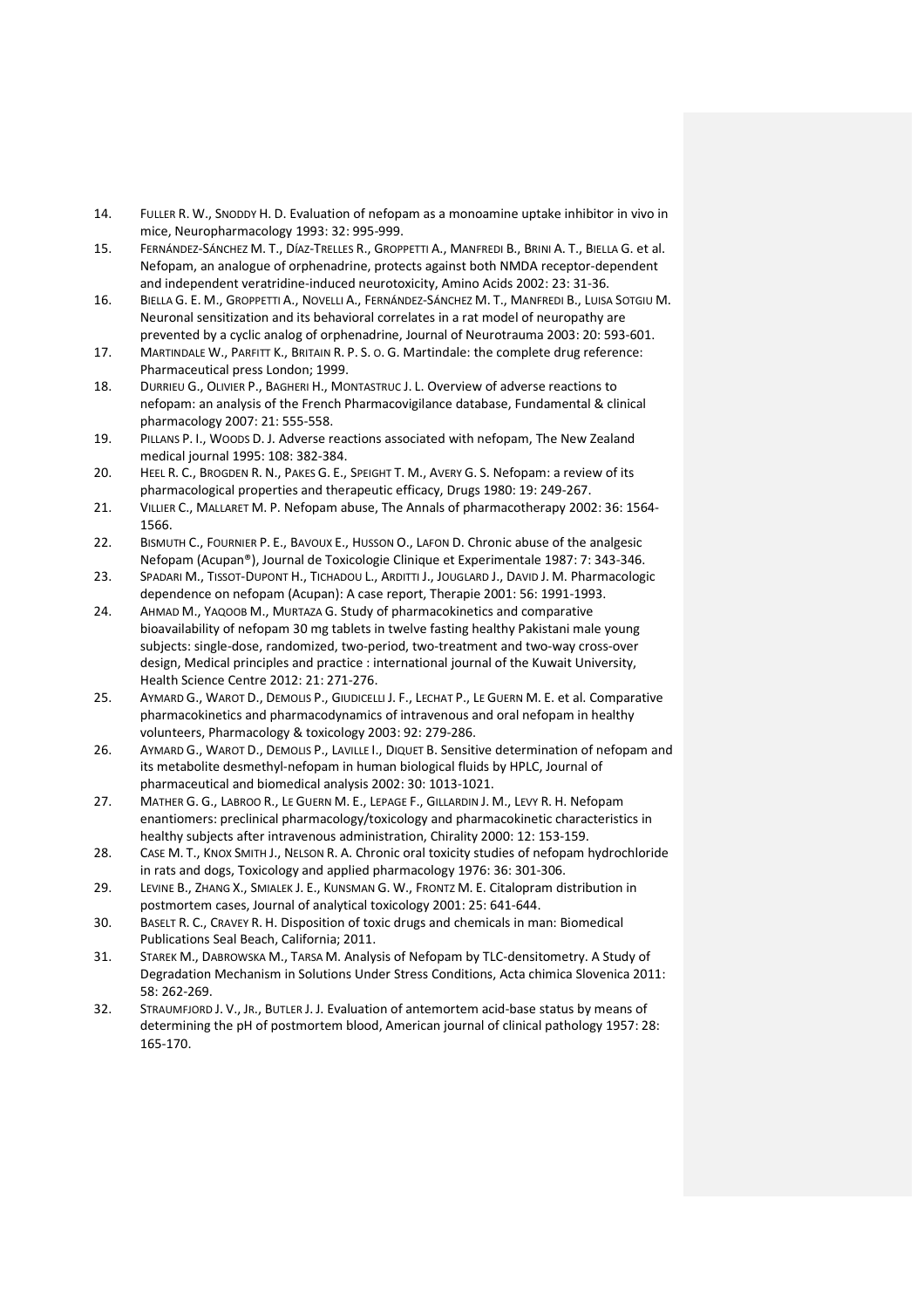| <b>Matrix</b>          |                  | Mean<br>Concentration<br>(mg/L) (± SD) | <b>RSD</b> (%) | Accuracy (%) |
|------------------------|------------------|----------------------------------------|----------------|--------------|
| Plasma                 | $0.5$ mg/L       | $0.49 \pm 0.03$                        | 6.1            | 98.0         |
| Intra-day ( $n = 5$ )  | $5 \text{ mg/L}$ | $4.97 \pm 0.19$                        | 3.8            | 99.4         |
| <b>Plasma</b>          | $0.5$ mg/L       | $0.48 \pm 0.02$                        | 4.2            | 96.0         |
| Inter-day ( $n = 15$ ) | $5 \text{ mg/L}$ | $0.52 \pm 0.02$                        | 3.8            | 104          |
| <b>Blood</b>           | $0.5$ mg/L       | $5.12 \pm 0.13$                        | 2.5            | 102.4        |
| Intra-day ( $n = 5$ )  | $5$ mg/L         | $4.99 \pm 0.10$                        | 2.0            | 99.8         |
| <b>Blood</b>           | $0.5$ mg/L       | $0.52 \pm 0.05$                        | 9.6            | 104          |
| Inter-day ( $n = 15$ ) | $5 \text{ mg/L}$ | $5.02 \pm 0.09$                        | 1.8            | 100.4        |
| <b>Vitreous</b>        | $0.5$ mg/L       | $0.53 \pm 0.02$                        | 3.8            | 106          |
| Intra-day ( $n = 5$ )  | $5 \text{ mg/L}$ | $4.90 \pm 0.07$                        | 1.4            | 98           |
| <b>Vitreous</b>        | $0.5$ mg/L       | $0.52 \pm 0.02$                        | 3.8            | 104          |
| Inter-day ( $n = 15$ ) | $5 \text{ mg/L}$ | $4.91 \pm 0.08$                        | 1.6            | 98.2         |

Table 1: Validation data for quantitation of Nefopam in plasma, vitreous, blood and urine\*

\* Equine plasma from TCS Biosciences; human SAGM blood from Blood Transfusion Service, Ninewells Hospital, Dundee—with ethical approval; porcine vitreous from a local butcher; human urine donated by laboratory staff.

## Table 2: Reported cases of fatal nefopam overdose

| Year | Gender, Age | Circumstances of death    | Other Drugs<br>Detected                                                                                            | Nefopam Concentration<br>$(mg/L \text{ or } mg/Kg)$                                                   | Ref |
|------|-------------|---------------------------|--------------------------------------------------------------------------------------------------------------------|-------------------------------------------------------------------------------------------------------|-----|
| 1981 | Female (30) | Suicidal Ingestion        | None                                                                                                               | Postmortem "serum" - 11.9                                                                             | (2) |
| 1999 | Female (38) | Suicidal Ingestion        | Dihydrocodeine<br>$(5.9 \, \text{mq/L})$                                                                           | Antemortem admission<br>serum $-4.3$                                                                  | (1) |
| 2001 | Female (37) | Suicidal injection (i.v.) | None                                                                                                               | PM Cardiac Blood - 4.38<br>Liver $-59.12$<br>Kidney $- 14.57$<br>$Lung - 44.07$<br>Myocardium - 14.87 | (5) |
| 2005 | Male (23)   | Suicidal Ingestion        | Venlafaxine<br>(0.7mg/L)<br>Codeine<br>(0.3mg/L)<br>Paracetamol<br>$(64.0 \text{ mg/L})$<br>Morphine<br>(0.02mg/L) | Postmortem Blood - 35.8                                                                               | (4) |
| 2006 | Female (50) | Not Given                 | None                                                                                                               | PM Femoral blood $-6.2$<br>Liver - 57                                                                 | (6) |
| 2009 | Male (19)   | Oral ingestion 60x30mg    | Diclofenac                                                                                                         | Postmortem "Serum" - 7.45                                                                             | (3) |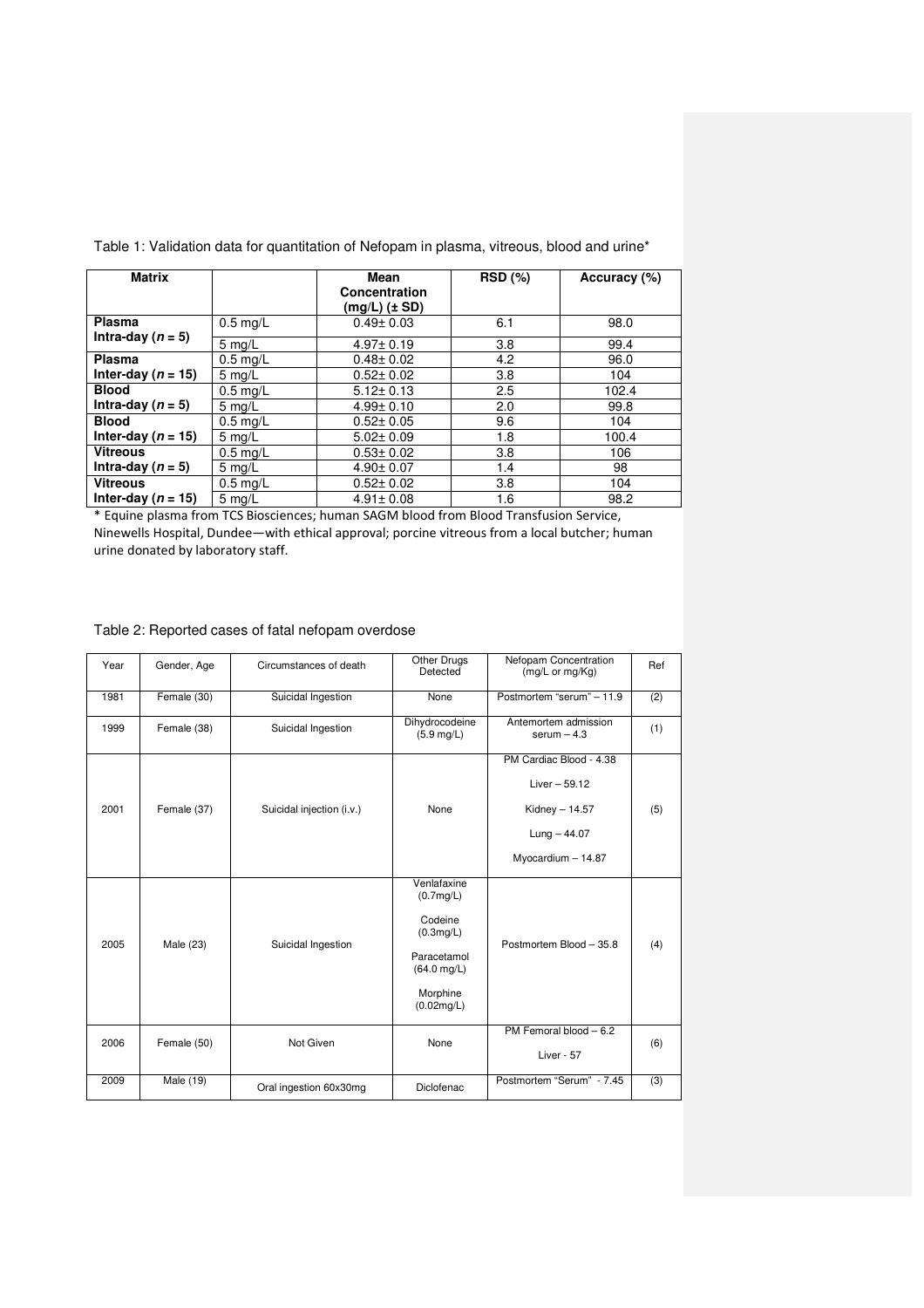|  | nefor<br>14x50ma diclofenac | $\cdots$<br>:umn |  |
|--|-----------------------------|------------------|--|
|  |                             |                  |  |

Figure 1: The chemical structure of A) nefopam and B) diphenhydramine